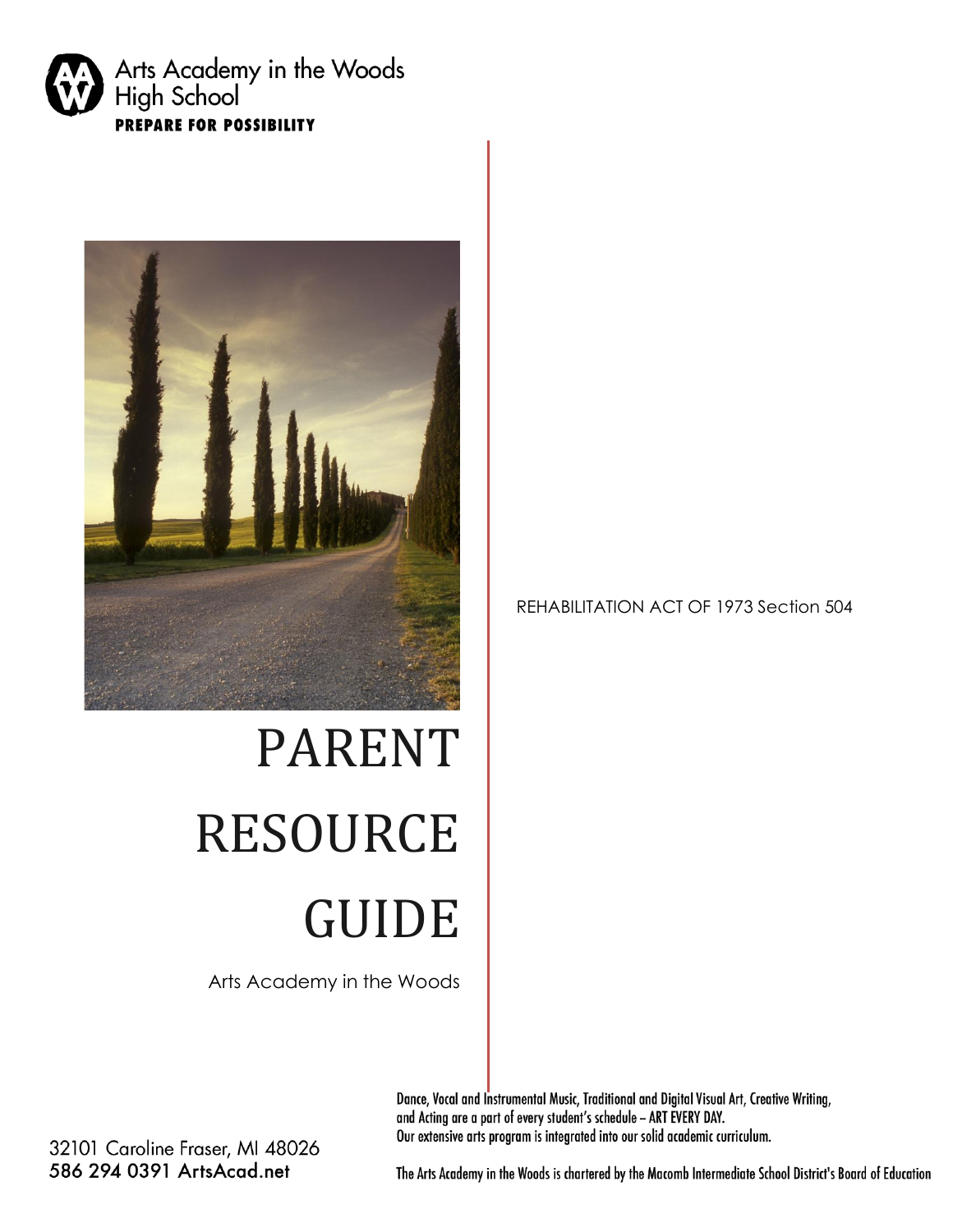

Dance, Vocal and Instrumental Music, Traditional and Digital Visual Art, Creative Writing, and Acting are a part of every student's schedule - ART EVERY DAY. Our extensive arts program is integrated into our solid academic curriculum. The Arts Academy in the Woods is chartered by the Macomb Intermediate School District's Board of Education

#### Contents

| $A_{1}$<br>Β.<br>C.<br>D.<br>Е.<br>F.<br>G. |  |
|---------------------------------------------|--|
|                                             |  |
|                                             |  |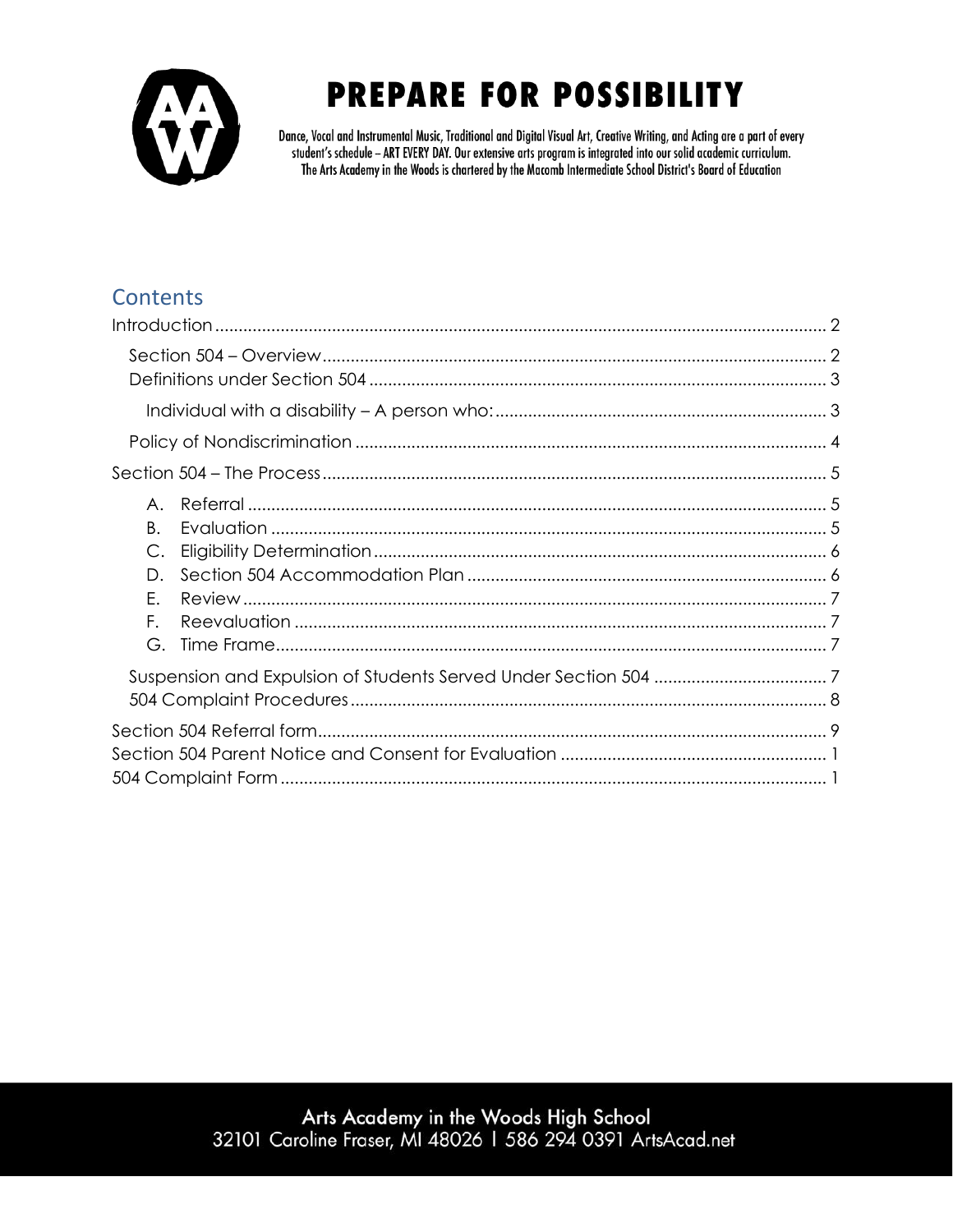

Dance, Vocal and Instrumental Music, Traditional and Digital Visual Art, Creative Writing, and Acting are a part of every student's schedule - ART EVERY DAY. Our extensive arts program is integrated into our solid academic curriculum. The Arts Academy in the Woods is chartered by the Macomb Intermediate School District's Board of Education

### <span id="page-2-0"></span>Introduction

Section 504 of the Rehabilitation Act of 1973 (commonly referred to as "504") prohibits discrimination against students on the basis of their disability.

The purpose of this manual is to inform School District employees about Section 504 and the School District's procedures and forms that have been developed to comply with the requirements of Section 504. This manual reflects the School District's commitment to address the educational needs of ALL children.

Arts Academy in The Woods expects employees to be knowledgeable about the School District procedures concerning Section 504, with a particular emphasis on parent and student rights.

#### <span id="page-2-1"></span>Section 504 – Overview

Section 504 of the Rehabilitation Act of 1973 is a federal law which prohibits discrimination against persons with disabilities.

The law provides: No otherwise qualified individual with a disability. . . shall, solely by reason of her or his disability, be excluded from the participation in, be denied the benefits of, or be subjected to discrimination under any program or activity receiving Federal financial assistance. . .29 USC 794.

The principal purpose of Section 504 is to assure that students with disabilities are not denied access to educational facilities, programs and opportunities on the basis of their disability.

For a student to qualify for Section 504 protection, the student must: (1) have a mental or physical impairment, (2) which substantially limits, (3) one or more major life activities. All three criteria must be met before the student is eligible for Section 504 protection.

Section 504 requires that the School District offer a Free Appropriate Public Education ("FAPE") to each eligible student who has a physical or mental impairment that substantially limits a major life activity. Under Section 504, FAPE consists of the provision

> Arts Academy in the Woods High School 32101 Caroline Fraser, MI 48026 | 586 294 0391 ArtsAcad.net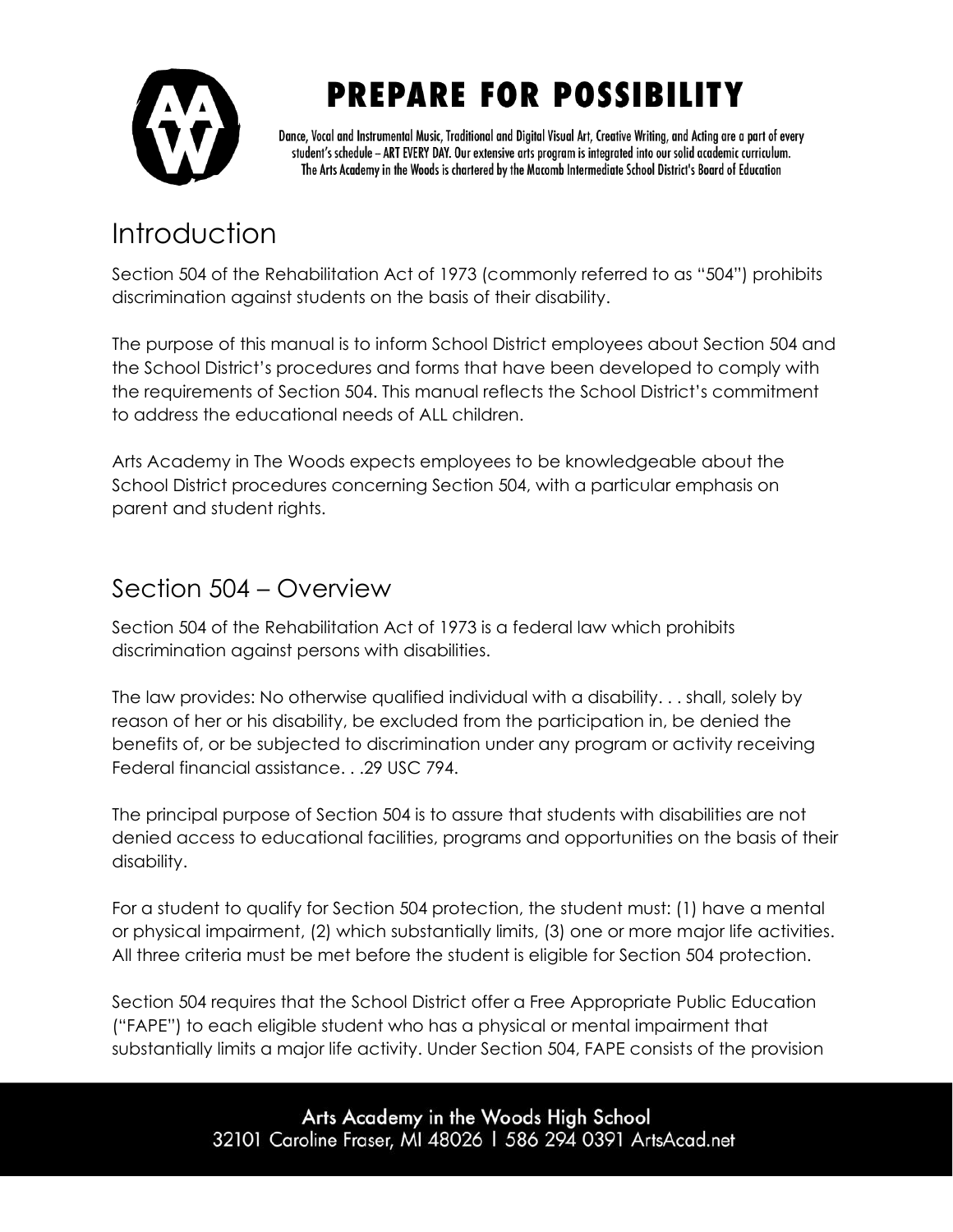

Dance, Vocal and Instrumental Music, Traditional and Digital Visual Art, Creative Writing, and Acting are a part of every student's schedule - ART EVERY DAY. Our extensive arts program is integrated into our solid academic curriculum. The Arts Academy in the Woods is chartered by the Macomb Intermediate School District's Board of Education

of regular or special education and related aids and services that are designed to meet the student's individual educational needs as adequately as the needs of nondisabled students, and in accordance with Section 504 requirements pertaining to educational setting, evaluation, placement and procedural safeguards.

The FAPE obligation extends to all students described in this paragraph, regardless of the nature or severity of their disability.

### <span id="page-3-0"></span>Definitions under Section 504

Free Appropriate Public Education ("FAPE") – The provision of regular or special education and related aids and services that are designed to meet the individual educational needs of disabled persons as adequately as the needs of non-disabled persons are met.

<span id="page-3-1"></span>Individual with a disability – A person who:

- 1) Has a physical or mental impairment which substantially limits one or more of such person's major life activities;
- 2) Has a record of such an impairment; or
- 3) Is regarded as having such an impairment.

Major Life Activities – includes, but is not limited to functions such as caring for oneself, performing manual tasks, walking, seeing, hearing, speaking, breathing, learning and working. Major life activities also include standing, lifting, bending, reading, concentrating, thinking and communicating. The term also includes the operation of a major bodily function, including but not limited to functions of the immune system, normal cell growth, digestive, bowel, bladder, neurological, brain, respiratory, circulatory, endocrine, and reproductive functions.

Physical or mental impairment –

1) Any physiological disorder or condition, cosmetic disfigurement, or anatomical loss affecting one or more of the following body systems: neurological; musculoskeletal; special sense organs; respiratory, including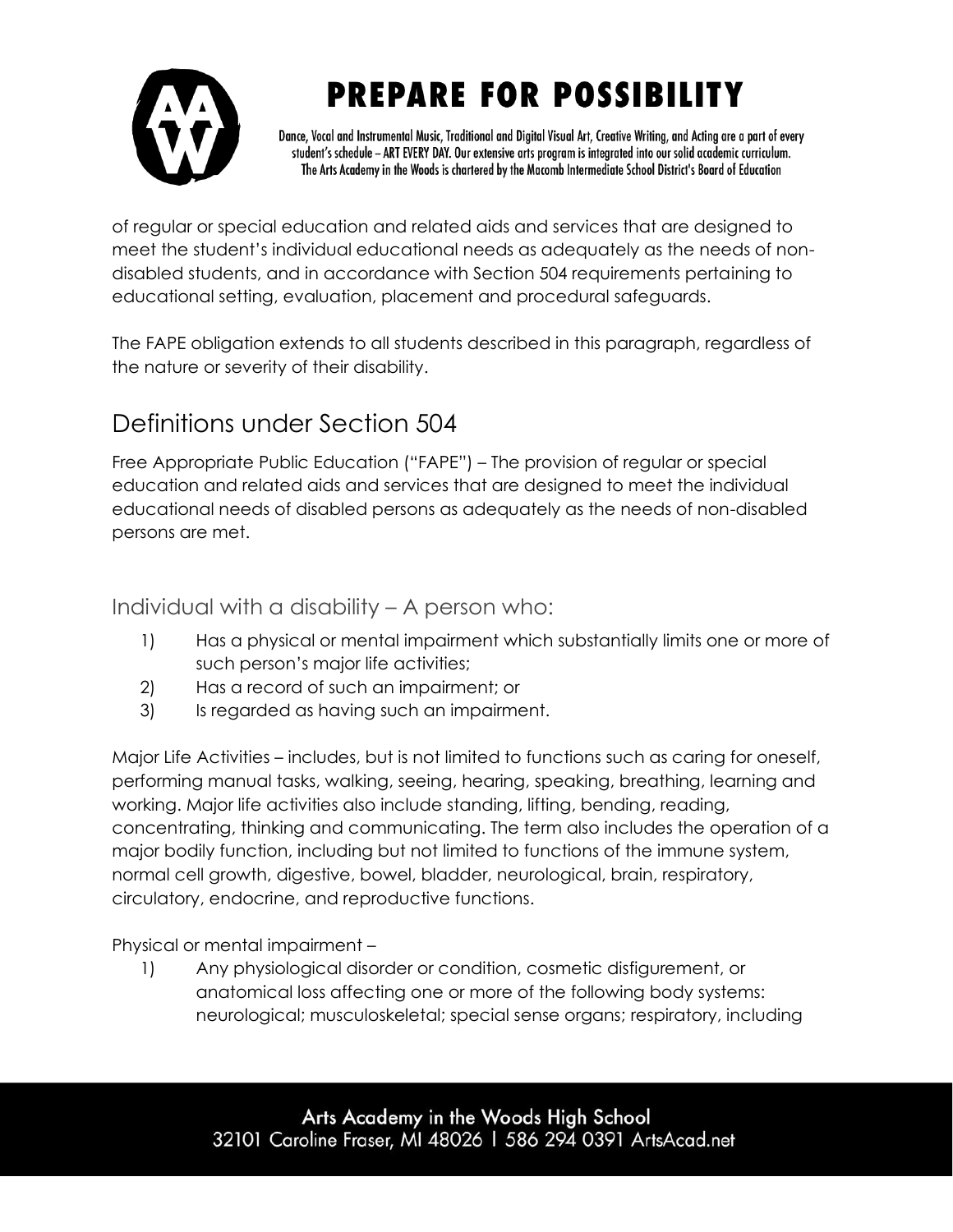

Dance, Vocal and Instrumental Music, Traditional and Digital Visual Art, Creative Writing, and Acting are a part of every student's schedule - ART EVERY DAY. Our extensive arts program is integrated into our solid academic curriculum. The Arts Academy in the Woods is chartered by the Macomb Intermediate School District's Board of Education

speech organs; cardiovascular; reproductive; digestive; genitourinary; hemic and lymphatic; skin; and endocrine; or

2) Any mental or psychological disorder such as cognitive impairment, organic brain syndrome, emotional or mental illness and specific learning disabilities.

Substantially Limits – A student who has a physical or mental impairment that substantially limits a major life activity may be found to have a disability under Section 504. This determination is made on a case-by-case basis.

Except for ordinary eye glasses or contact lenses, the effects of mitigating measures (e.g., medications, prosthetics, hearing aids, etc.) may not be considered when assessing whether a student has an impairment that substantially limits a major life activity. To the extent feasible, only the impact the impairment has on a major life activity without mitigating measures may be considered when determining whether the disability substantially limits a major life activity.

If a student has an impairment that is episodic or in remission, the School District must consider whether the impairment, when active, would substantially limit a major life activity. If so, then the student meets the definition of a student with a disability.

### <span id="page-4-0"></span>Policy of Nondiscrimination

.

It is the Academy's policy that no otherwise qualified student with a disability shall be excluded from participation in, denied the benefits of, or be subjected to discrimination solely on the basis of his/her disability in any program or activity conducted by the School District.

It is further the intent of the Academy to identify, evaluate and provide a free appropriate public education to each qualified student with a disability within its jurisdiction regardless of the nature or severity of the disability.

A complaint procedure has been established for addressing complaints of discrimination on the basis of disability. A description of this procedure and other relevant information may be obtained by contacting the School District's Section 504 Coordinator.

> Arts Academy in the Woods High School 32101 Caroline Fraser, MI 48026 | 586 294 0391 ArtsAcad.net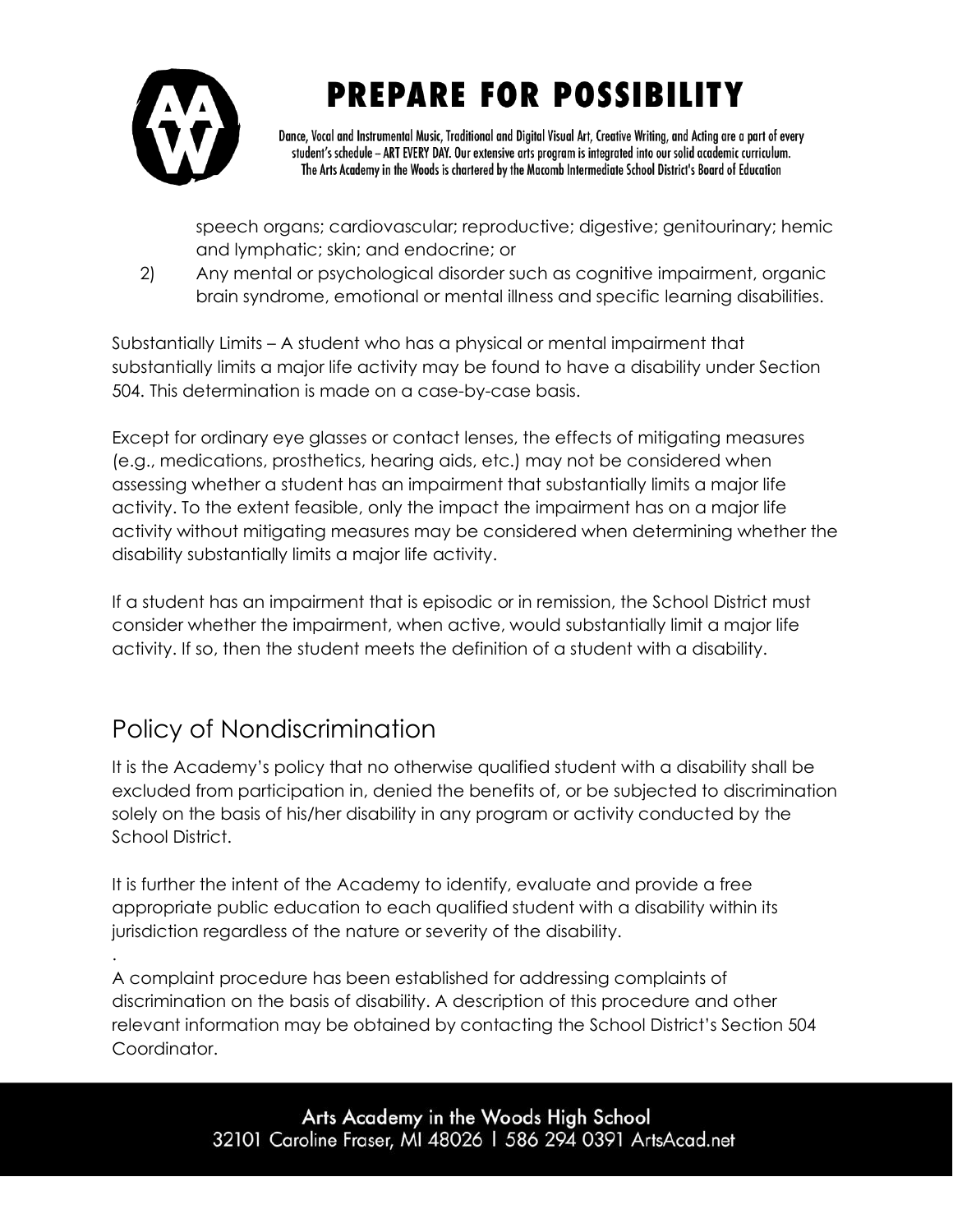

Dance, Vocal and Instrumental Music, Traditional and Digital Visual Art, Creative Writing, and Acting are a part of every student's schedule - ART EVERY DAY. Our extensive arts program is integrated into our solid academic curriculum. The Arts Academy in the Woods is chartered by the Macomb Intermediate School District's Board of Education

### <span id="page-5-0"></span>Section 504 – The Process

#### <span id="page-5-1"></span>A. Referral

A student who, because of a suspected mental or physical impairment, is believed to be in need of accommodations or educational services under Section 504, may be formally referred by a parent, teacher, other certified school employee(s), or the adult aged student himself/herself.

- a) A Section 504 Referral form should be completed.
- b) Whether the referral is made by the parent or by school staff, the parent should be provided with copies of "Consent for Section 504 Evaluation" and "Notice of Procedural Safeguards – Section 504

#### <span id="page-5-2"></span>B. Evaluation

A determination of Section 504 eligibility (i.e., a physical or mental impairment that substantially limits a major life activity within the school environment) must be based on a multi-source evaluation. The evaluation procedures to be followed may, but need not, include all of those which are followed in evaluating students under the Individuals with Disabilities Education Act ("IDEA"). The nature and extent of the information needed to make a Section 504 eligibility decision is determined on a case-by-case basis by a group of persons knowledgeable about the student and the meaning of evaluation data.

The evaluation process should begin with a thorough review of the student's educational records, and will include completion of the student's evaluations.

Where formal testing is determined to be necessary, the evaluation procedures must ensure that:

- 1) Tests and other evaluation materials have been validated for the specific purpose for which they are used and are administered by trained personnel in conformance with the instructions provided by their producer.
- 2) Tests and evaluation materials include those tailored to assess specific areas of educational need and not merely those which are designed to provide a single general intelligence quotient.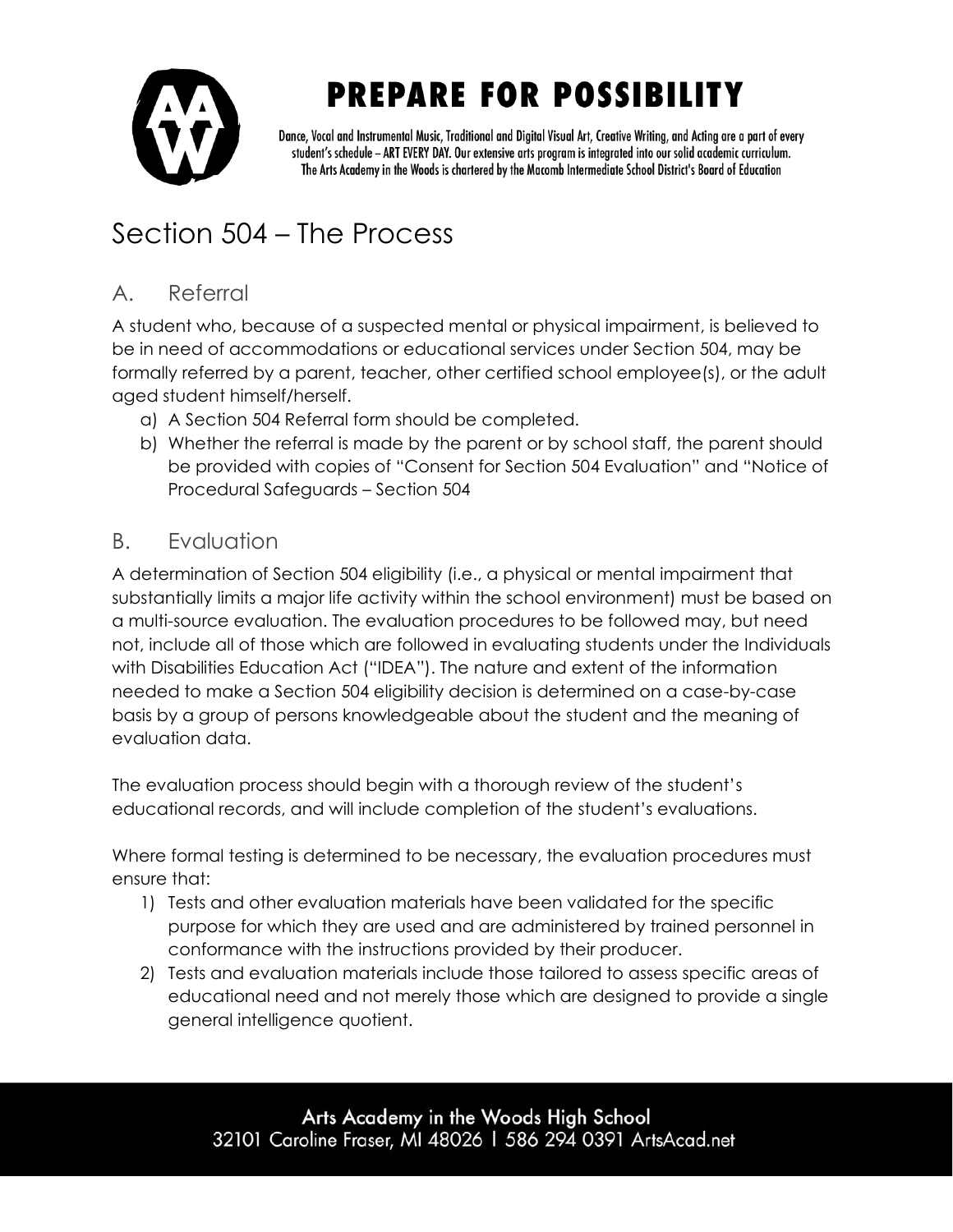

Dance, Vocal and Instrumental Music, Traditional and Digital Visual Art, Creative Writing, and Acting are a part of every student's schedule - ART EVERY DAY. Our extensive arts program is integrated into our solid academic curriculum. The Arts Academy in the Woods is chartered by the Macomb Intermediate School District's Board of Education

3) Tests are selected and administered so as to best ensure that when a test is administered to a student with impaired sensory, manual, or speaking skills, the test results accurately reflect the student's aptitude or achievement level or whatever other factor the test purports to measure, rather than reflecting the student's impaired sensory, manual, or speaking skills (except where those skills are the facets that the tests purport to measure).

If a student is suspected of having a physical impairment and the School District does not already have a current diagnosis documented by a physician, input from a physician may be sought as part of the evaluation process.

Please note that a diagnosis of a physical or mental impairment **does not**, in and of itself, determine eligibility under Section 504. As mentioned above, there must also be separate findings that the impairment substantially limits a major life activity.

#### <span id="page-6-0"></span>C. Eligibility Determination

The eligibility determination should be made by a group of persons knowledgeable about the student, the meaning of the evaluation data and placement options (the "Team"). The parent(s)/guardian(s) of the student should be given a meaningful opportunity to provide input into the evaluation process and invited to the meeting concerning the eligibility determination.

A final determination regarding eligibility shall be made by the Team through completion of the Section 504 Eligibility Determination Report.

#### <span id="page-6-1"></span>D. Section 504 Accommodation Plan

Where a student is found to be eligible under Section 504, a Section 504 Accommodation Plan will be developed. The building Section 504 Team, which includes the parents, will be responsible for determining the special accommodations and services that are needed to ensure that the student receives a free appropriate education. The Plan will specify how services will be provided and by whom.

The Section 504 Accommodation Plan shall be signed by the Building Administrator/Designee. Prior to implementation, a copy of the Plan shall be provided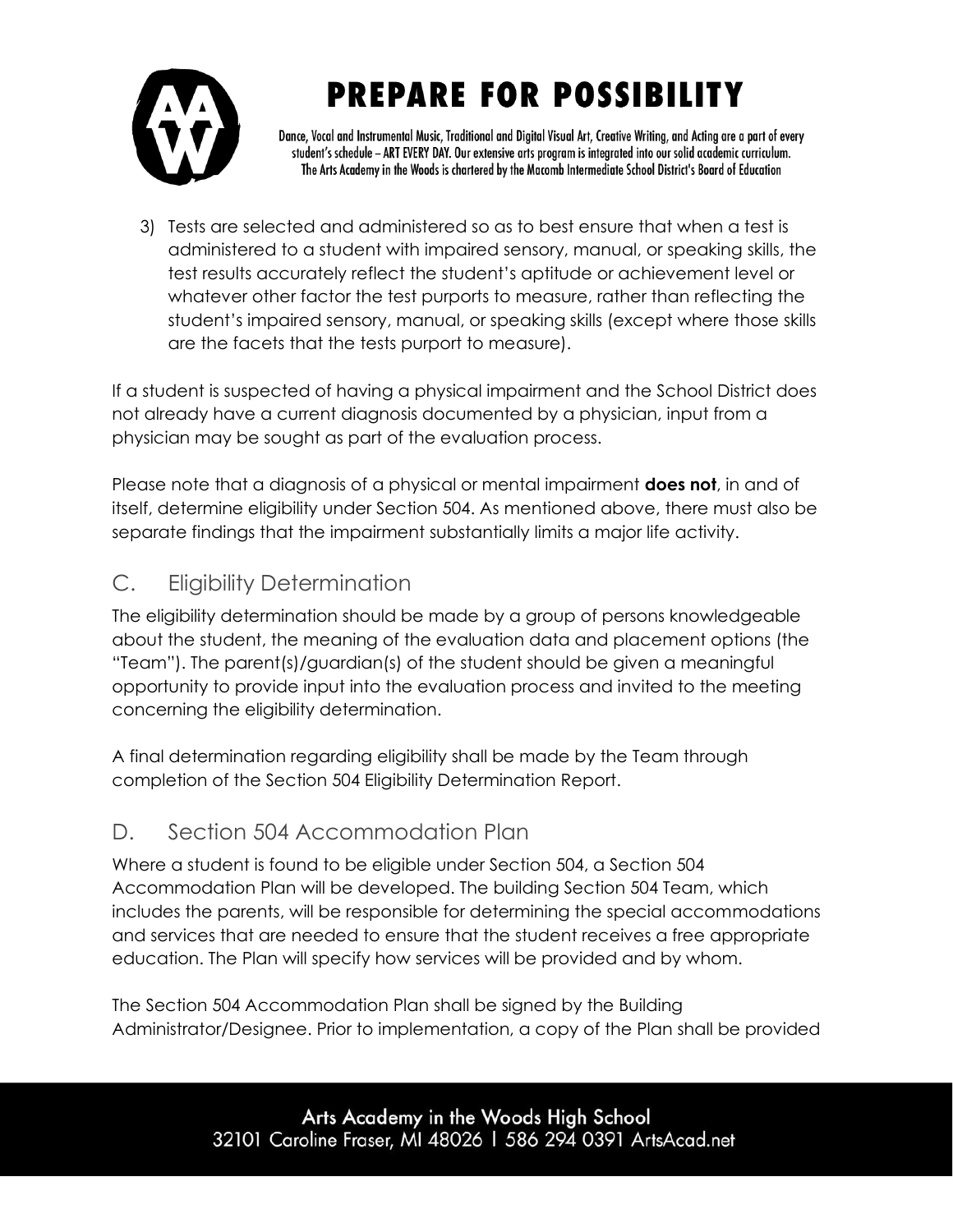

Dance, Vocal and Instrumental Music, Traditional and Digital Visual Art, Creative Writing, and Acting are a part of every student's schedule - ART EVERY DAY. Our extensive arts program is integrated into our solid academic curriculum. The Arts Academy in the Woods is chartered by the Macomb Intermediate School District's Board of Education

to the parent(s)/guardian(s), which indicates the School District's intent to implement the plan. A copy of the Notice of Procedural Safeguards

If a Section 504 Accommodation Plan is developed for a student, all school personnel with implementation responsibilities shall be informed of the existence and particulars of the Plan, on a "need to know" basis.

#### <span id="page-7-0"></span>E. Review

The teacher or other person(s) designated by the Section 504 Team shall monitor the student's progress and the effectiveness of the student's Plan. The teacher or other designated person will meet with the parent(s) at least annually to determine whether the Accommodation Plan continues to be appropriate or whether any changes are thought to be necessary. If changes are to be considered, the Section 504 Team will be convened.

#### <span id="page-7-1"></span>F. Reevaluation

A multi-source evaluation should be completed periodically to re-determine eligibility under Section 504 and before any significant changes are made in the Accommodation Plan.

#### <span id="page-7-2"></span>G. Time Frame

A time frame of thirty (30) school days will be followed for completion of the identification, evaluation, and, if necessary, development of a Section 504 Accommodation Plan for each student who is referred pursuant to the School District's Section 504 policy.

### <span id="page-7-3"></span>Suspension and Expulsion of Students Served Under Section 504

Students who are eligible under Section 504 have certain additional protections when charged with a violation of the Code of Student Conduct which may result in a suspension or expulsion. Similar to suspension or expulsion of a student with a disability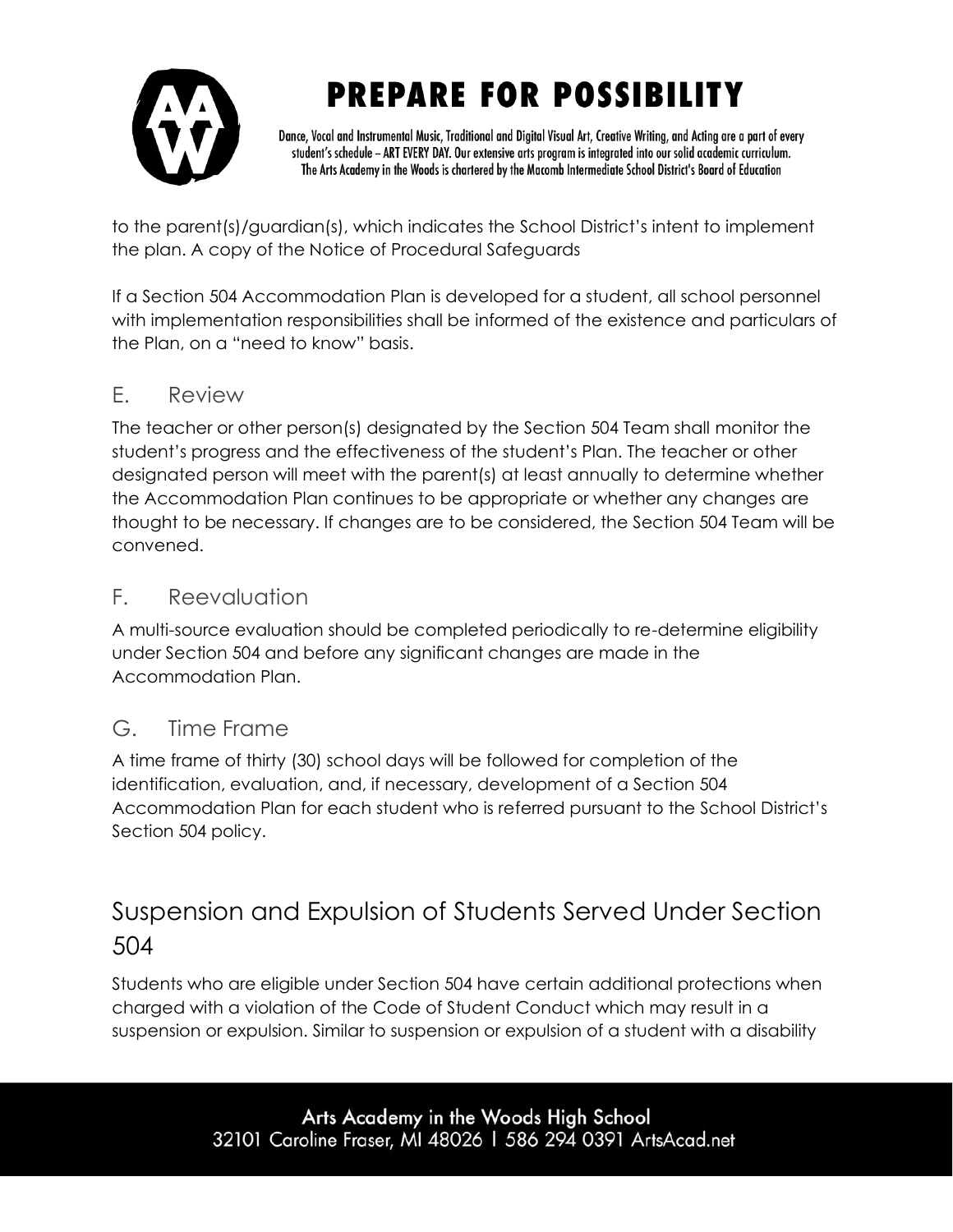

Dance, Vocal and Instrumental Music, Traditional and Digital Visual Art, Creative Writing, and Acting are a part of every student's schedule - ART EVERY DAY. Our extensive arts program is integrated into our solid academic curriculum. The Arts Academy in the Woods is chartered by the Macomb Intermediate School District's Board of Education

under the IDEA, it is necessary to conduct a manifestation determination for a Section 504 disabled student when:

- The suspension or expulsion will be for more than ten (10) consecutive school days.
	- As is true under the IDEA, a suspension/expulsion of more than ten (10) consecutive days constitutes a significant change in placement and requires the School District to determine if the cause of the behavior is the disability identified in the student's Section 504 Plan
- A series of suspensions that total more than ten (10) school days in a school year may create a pattern of exclusion.
- If cumulative suspensions/expulsions for a student on a Section 504 Plan total more than ten (10) school days in a school year, it must be determined if a significant placement change has occurred. This is done on a case-by-case basis. If a group of short suspensions creates a pattern of exclusion, then this constitutes a change in placement and the School District must conduct a manifestation determination meeting before further suspensions or expulsions occur. The Office for Civil Rights has identified some of the key factors in determining the existence of a "pattern of exclusion." These include the length of each suspension, the proximity of one suspension to another, the similar or dissimilar nature of the behavior, and the total amount of time the student is excluded from school.

Section 504 allows a student to be disciplined, without going through the manifestation determination review process, where the student is charged with and found to be currently engaging in the illegal use of drugs or alcohol, in violation of the Code of Student Conduct.

### <span id="page-8-0"></span>504 Complaint Procedures

If you feel that your child's rights have been violated per their 504 plan please follow the following procedure

- 1. Fill out the complaint form
- 2. Turn the form into the 504 Coordinator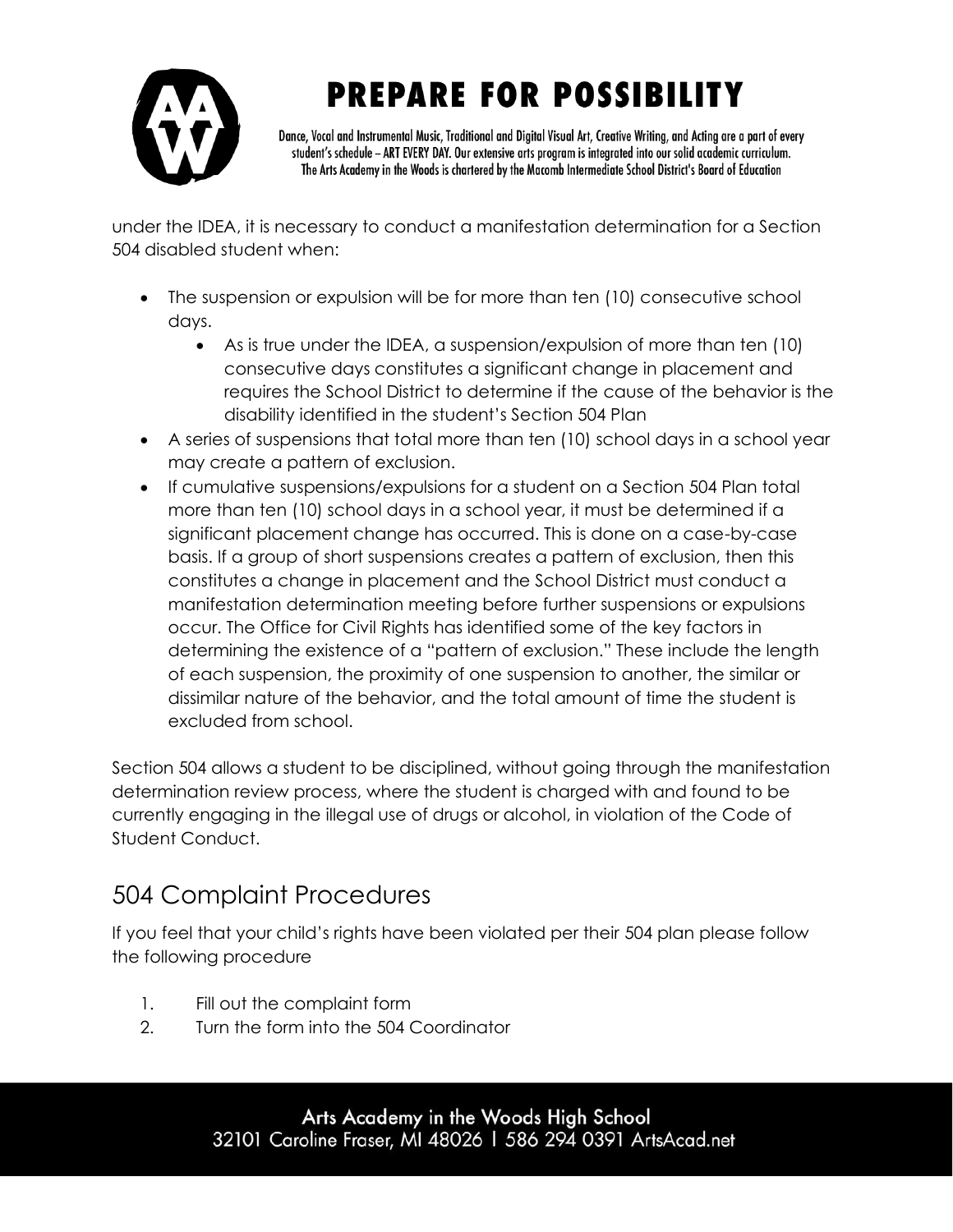

Dance, Vocal and Instrumental Music, Traditional and Digital Visual Art, Creative Writing, and Acting are a part of every student's schedule - ART EVERY DAY. Our extensive arts program is integrated into our solid academic curriculum. The Arts Academy in the Woods is chartered by the Macomb Intermediate School District's Board of Education

- 3. If the complaint is involving the 504 coordinator, please turn the form into the school principal
- 4. You will be contacted within 10 calendar days regarding your complaint.
- 5. Within 14 calendar days, we will arrange a meeting to discuss the details of the complaint.

### <span id="page-9-0"></span>Section 504 Referral form

Student Name:  $\Box$ Student #: \_\_\_\_\_\_\_\_\_\_\_\_\_\_\_\_\_\_\_\_\_\_\_\_\_\_\_\_Grade: \_\_\_\_\_\_\_\_\_\_\_\_\_\_\_\_\_\_\_\_\_\_\_\_\_\_\_\_\_\_\_\_\_\_

- 1. Reason for Referral. Please briefly describe the nature of your concern(s)
	- a. Academic concern(s)
- **d. Social/Emotional**
- b. Behavioral concern(s)
- c. Motor/Movement:
- e. **Medica**l f. Other
- 2. Observations of student. (Please describe any supporting observations).
- 3. Pre-referral Interventions. (Please describe any interventions that have been tried at home or at school).
- 4. Records. (Please attach a copy of the student's most recent grades and/or standardized test scores, if available. Also, attach any medical documentation that supports the student's physical or mental disability).

Signature of Person Making Referral Relationship to Student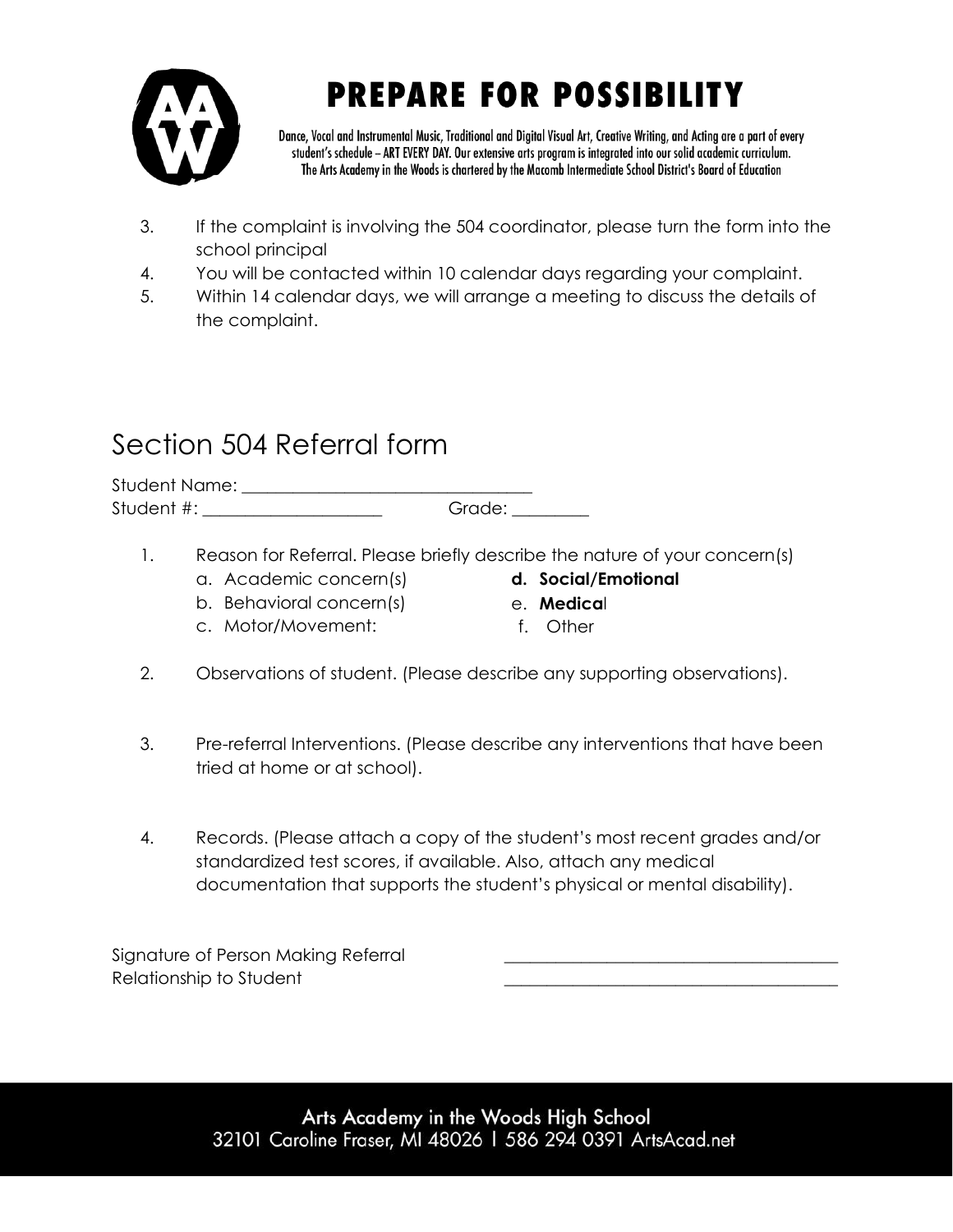

Dance, Vocal and Instrumental Music, Traditional and Digital Visual Art, Creative Writing, and Acting are a part of every student's schedule - ART EVERY DAY. Our extensive arts program is integrated into our solid academic curriculum. The Arts Academy in the Woods is chartered by the Macomb Intermediate School District's Board of Education

*FOR SCHOOL DISTRICT USE ONLY:* 

ACTION TAKEN:

- $\Box$  Notice sent to parent(s) requesting consent to conduct a Section 504 evaluation on (date) \_\_\_\_\_\_\_\_\_\_\_\_\_\_\_\_.
- □ Section 504 Team Leader (school principal or his/her designee) determined not to conduct a Section 504 evaluation at this time.

### <span id="page-10-0"></span>Section 504 Parent Notice and Consent for Evaluation

Student Name: Date of Birth: Grade Level: Notice that the contract of the Date: Date:

We have reason to believe your student may have a qualifying disability under Section 504 of the Rehabilitation Act of 1973. We have formed a team to evaluate your student and make a determination. Members of the evaluation team will collect and review information to determine whether your student has a qualifying disability. Your student's teacher(s) and the school's counselor, school Social Worker, and other staff members may be involved in observations, assessments, and other data collection activities.

This evaluation may include review of any or all of the following for the purpose of identification and services under Section 504, as well as the administration of additional evaluation/assessment procedures as indicated.

- □ Grades
- □ Parent Report
- □ Classroom Teacher(s) Report
- □ School Records
- Medical Reports
- $\Box$  IEP (date)
	- Other Tests  $\Box$  Other

Work Samples

□ Psycho-educational Evaluation (date)\_

Individual Achievement Tests

Section 504 provides you with specific rights concerning this evaluation process, which are designed to keep you fully informed concerning decisions about your student. These rights are summarized on the Parent's Rights and Safeguards under Section 504 document enclosed with this notice. If you did not find the document concerning a parent's rights, or if you have any questions or concerns, please contact me.

If you consent to the evaluation procedure described above, please sign and return to the school this form along with any additional information (e.g., medical reports, list of medications, parent reports, etc.) which may assist the Section 504 Team in their evaluation.

> Arts Academy in the Woods High School 32101 Caroline Fraser, MI 48026 | 586 294 0391 ArtsAcad.net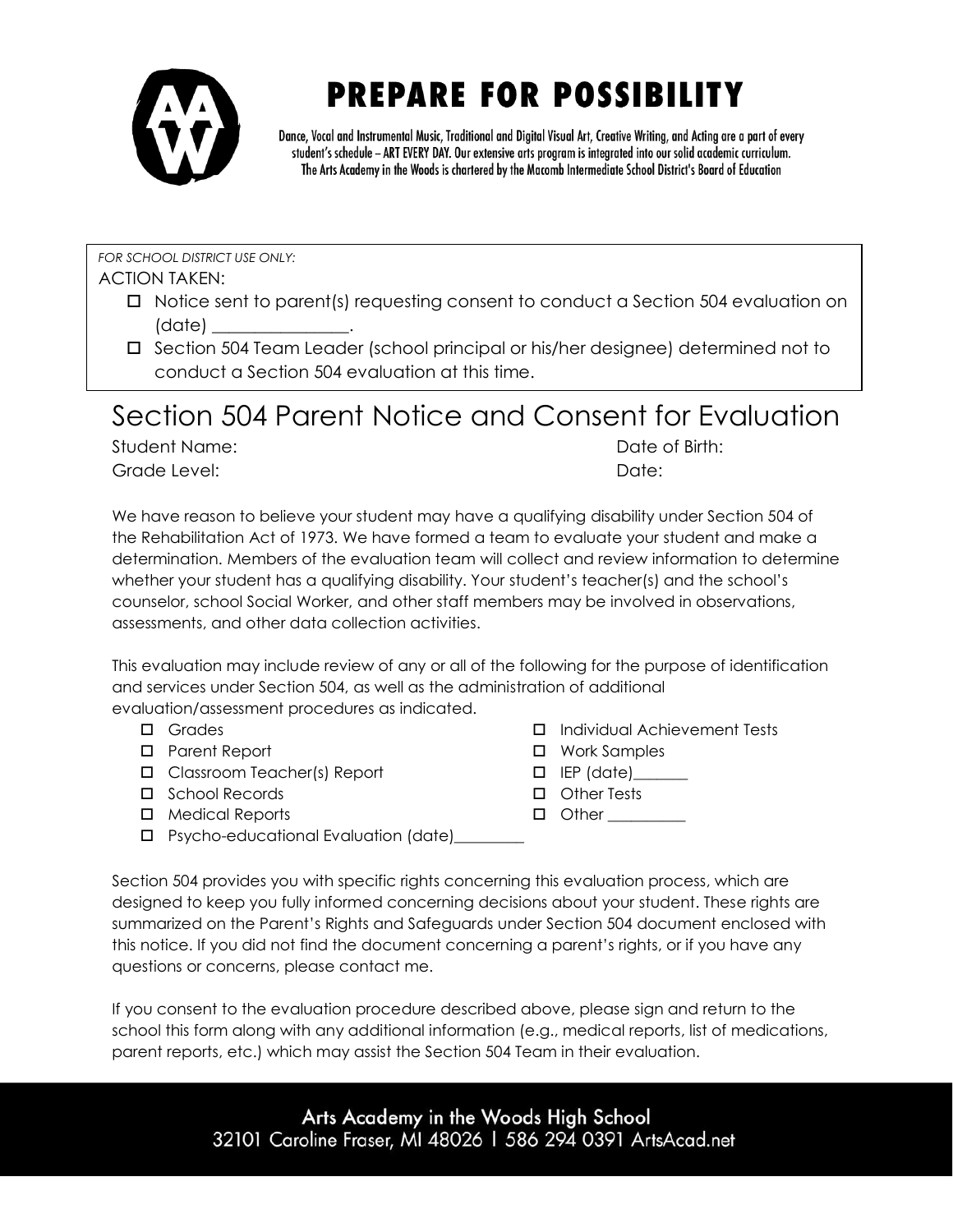

Dance, Vocal and Instrumental Music, Traditional and Digital Visual Art, Creative Writing, and Acting are a part of every student's schedule - ART EVERY DAY. Our extensive arts program is integrated into our solid academic curriculum. The Arts Academy in the Woods is chartered by the Macomb Intermediate School District's Board of Education

You will be invited to attend a Section 504 eligibility meeting to discuss your student's evaluation. Sincerely,

504 Team Leader Mrs. Ziolkowski

I hereby give my written consent to have my student evaluated for possible Section 504 eligibility.

| Parent/Legal Guardian |        |             |        |
|-----------------------|--------|-------------|--------|
|                       | (name) | (signature) | (date) |

### <span id="page-11-0"></span>504 Complaint Form

Arts Academy In The Woods pledges that the School District complies with Section 504 of the Rehabilitation Act of 1973, 29 USC § 794, and its implementing regulations, and that no discrimination on the basis of disability is permitted in the programs or activities that the School District operates. If you believe that discrimination has occurred against a student because of a disability, please complete, sign and submit this form to your school's principal or the School District Section 504 Coordinator

Date Student Name Parent Name **Address City** Zip Telephone (home) Telephone (other) Describe the alleged violation of Section 504 in specific terms. Include:

- 1) the specific incident or activity that is viewed as discrimination;
- 2) the individuals involved;
- 3) dates, times, and locations involved;
- 4) the disability that forms the basis of the complaint (attach additional pages if needed).